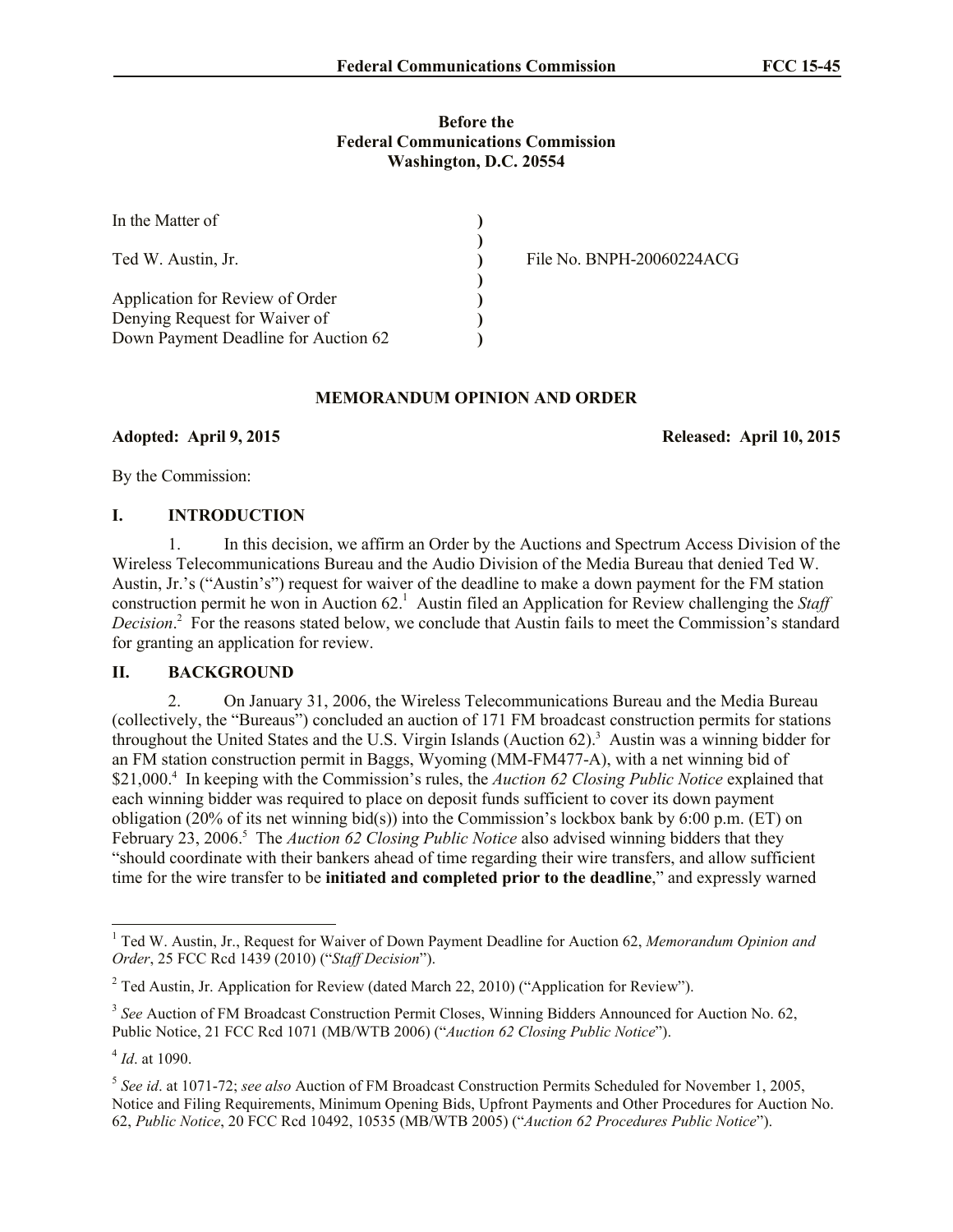that "**failure to complete the down payment on or before February 23, 2006, will result in default**."<sup>6</sup> Austin failed to make the required down payment by the February 23, 2006, deadline and did not complete the wire transfer payment until the following day. On September 28, 2007, eighteen months after the down payment deadline, he filed a request for waiver of the deadline.<sup>7</sup>

3. In denying the Request for Waiver, the *Staff Decision* concluded that the Request for Waiver did not meet the standards set forth in the Commission's Rules and that departure from the Commission's longstanding and consistently applied policy of strict enforcement of the deadline for the first payment due following an auction would undermine the Commission's ability to meet its policy objectives in future auctions.<sup>8</sup> It noted that these policy objectives include not only ensuring the financial capability of winning bidders but also safeguarding the integrity of the auction by avoiding opportunities to "game" the auction process by assessing whether or not to go forward, or to "shop" a winning bid.<sup>9</sup> The *Staff Decision* found that the Request for Waiver had failed to address how the underlying purposes of section 1.2107(b) would be served by waiving the down payment deadline in his asserted circumstances, <sup>10</sup> and had not presented any unique facts or circumstances that merited waiver of Austin's obligation to submit his down payment for the winning bid within ten business days as required by section 1.2107(b).<sup>11</sup> Based on these findings, the *Staff Decision* denied the request to waive the down payment deadline associated with Auction 62, assessed an interim default payment, and dismissed his long-form application.<sup>12</sup>

4. On March 22, 2010, Austin timely filed the Application for Review requesting that the Commission reverse the *Staff Decision's* denial of his Request for Waiver.<sup>13</sup> The Application for Review asserts that the Commission had accepted his down payment and began processing his long-form application without giving him any "hint that there was any problem relating to the timing of his down payment," and asserts that inaction by Commission staff is responsible for delaying the provision of new FM service to the Baggs area.<sup>14</sup> He reiterates his assertion that because his late down payment resulted from his bank's failure to initiate a wire transfer upon his verbal command without his physical presence at the bank, which he claims he could not do because of a family emergency, he should have been granted a waiver of the deadline.<sup>15</sup>

l

<sup>6</sup> *Auction 62 Closing Public Notice,* 21 FCC Rcd at 1073 (emphasis in original).

 $<sup>7</sup>$  Ted Austin, Jr. Request for Waiver (dated Sept. 28, 2007) ("Request for Waiver").</sup>

<sup>8</sup> *See Staff Decision*, 25 FCC Rcd at 1442-43 ¶ 8(explaining that full and timely down payment is critical to the integrity of the auction and noting that "the Commission has consistently denied every request for waiver of the down payment deadline"). *Id*. at 1442 ¶ 8.

<sup>9</sup> *Staff Decision,* 25 FCC Rcd at 1442 ¶ 8. The Commission established a fixed down payment deadline to occur within days of the close of each auction to forestall speculative bidding that might occur if financially unqualified bidders are provided an opportunity to "shop" a winning bid in an effort to obtain financing for a down payment and thereby undermine the integrity of the auction process. *See* Implementation of Section 309(j) of the Communications Act – Competitive Bidding, *Second Report and Order,* 9 FCC Rcd 2348, 2381-82 ¶ 192 (1994) (*Second Report and Order*).

<sup>10</sup> *Staff Decision,* 25 FCC Rcd at 1442 ¶ 8.

<sup>&</sup>lt;sup>11</sup> *Id.* at 1444 ¶ 12. Specifically, the *Staff Decision* stated, "we cannot find that Mr. Austin's inattention to postauction obligations constitutes a special circumstance that warrants a deviation from the general rule." *Id.*

<sup>12</sup> *Id.* at 1446-47 ¶¶ 17-21.

<sup>&</sup>lt;sup>13</sup> Application for Review at 1.

 $14$  *Id.* at 1-2, 6, 8.

<sup>15</sup> *Id.* at 8-9.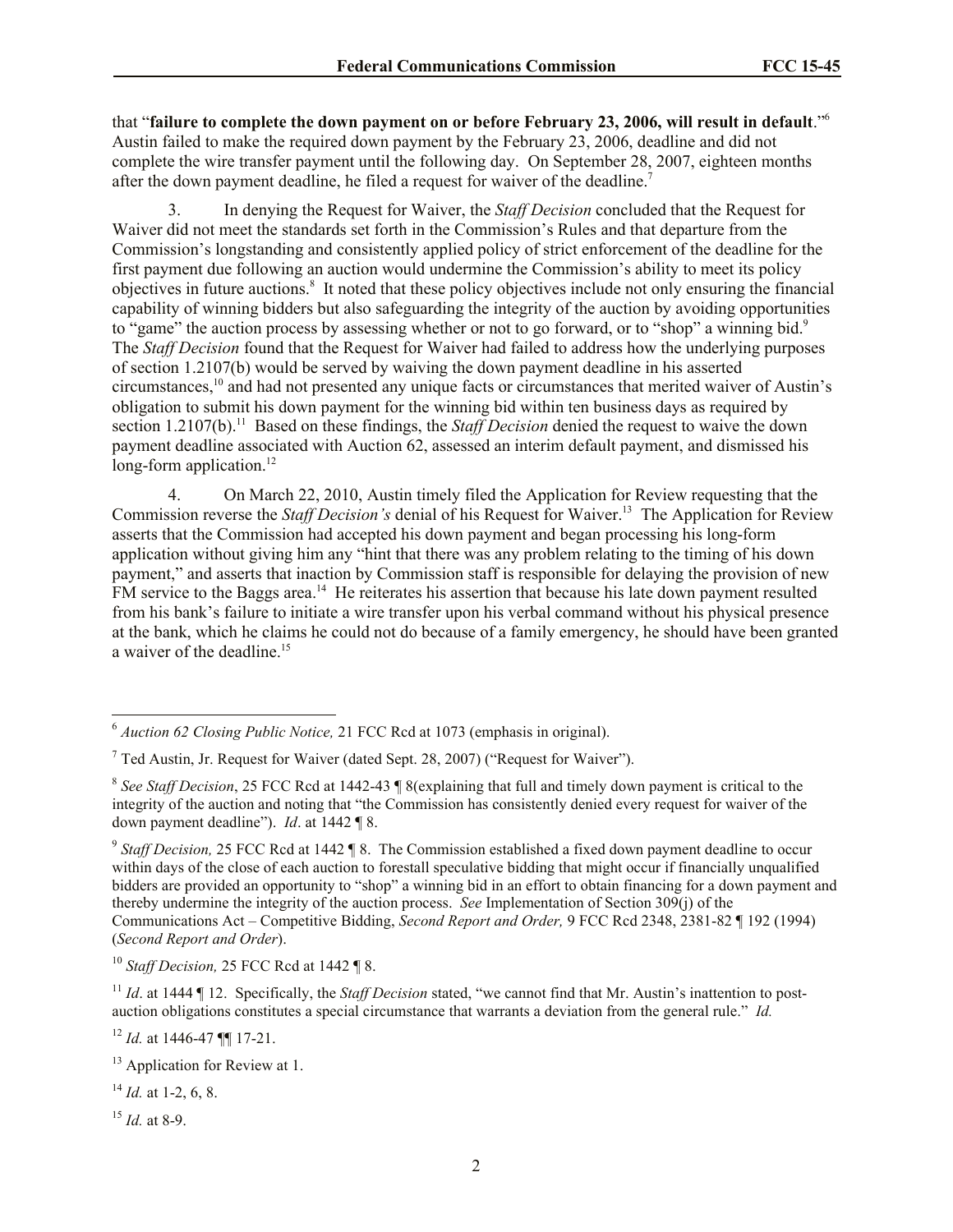### **III. DISCUSSION**

5. The Commission will grant an application for review of a final action taken on delegated authority when such action, *inter alia*, conflicts with statute, regulation, precedent or established Commission policy; involves application of a precedent or policy that should be overturned or revised; or makes an erroneous finding as to an important or material factual question.<sup>16</sup> For the reasons set forth below, we conclude that the Application for Review fails to meet any of these criteria.

6. The Application for Review argues that the *Staff Decision* misapprehends the Commission's rules and policies governing waivers of payment deadlines.<sup>17</sup> We disagree, and find that the *Staff Decision* correctly applied the Commission's competitive bidding rules and waiver policy. As a threshold matter, we find that the *Staff Decision* correctly explained that the Commission may waive rule provisions "for good cause shown" by the petitioner.<sup>18</sup> Courts have interpreted this standard to require a party seeking waiver of a rule's requirements to demonstrate that "special circumstances warrant a deviation from the general rule and such deviation will serve the public interest."<sup>19</sup> The *Staff Decision* also correctly found that to demonstrate the required special circumstances, Austin needed to show that the application of the rule would be inequitable, unduly burdensome, or contrary to the public interest or that no reasonable alternative existed which would have allowed him to comply with this rule.<sup>20</sup> Alternatively, he needed to demonstrate that a waiver would not conflict with the policy underlying section 1.2107(b) of the rules.<sup>21</sup> We agree with the conclusion of the *Staff Decision* that the Request for Waiver failed to meet any of these articulations of the standard.

7. Contrary to the assertion that the *Staff Decision* conflicts with Commission precedent and established policy, we find that the *Staff Decision* fully accords with Commission rules and policy governing payment waivers. The Commission has consistently determined that timely payment of the initial down payment is not only a valuable indicator of an applicant's financial viability but also essential to a fair and efficient auction process. <sup>22</sup> Indeed, as noted in the *Staff Decision,* the Commission has always drawn a sharp distinction in this regard between the initial down payment and subsequent or final payments, in light of their different functions and underlying purposes.<sup>23</sup> Thus, when codifying a ten-day grace period for *subsequent* payments, the Commission continued to insist on "strict enforcement" of the

l

<sup>19</sup> *See, e.g., Northeast Cellular Tel. Co. v. FCC*, 897 F.2d 1164, 1166 (D.C. Cir. 1990) (*"Northeast Cellular"*), *cited at Staff Decision*, 25 FCC Rcd at 1442 ¶ 7 n. 26. *Accord, NetworkIP, LLC v. FCC,* 548 F.3d 116, 127 (D.C. Cir. 2008). *See also* 47 C.F.R. § 1.925(a)(3)(i).

<sup>20</sup> *See Staff Decision,* 25 FCC Rcd at 1442 ¶ 7. *See also* 47 C.F.R. § 1.925(a)(3)(ii); *Northeast Cellular*, 897 F.2d at 1166.

<sup>21</sup> *See WAIT Radio v. FCC*, 418 F.2d 1153, 1155, 1157 (D.C. Cir. 1969), *aff'd*, 459 F.2d 1203 (1972), *cert. denied*, 93 S.Ct. 461 (1972) (*"WAIT Radio"*) (finding that the Commission may decide in some instances that rule waiver serves the public interest if an applicant's proposal will not undermine the policy served by the rule). *See also Thomas Radio v. FCC*, 716 F.2d 921, 924 (D.C. Cir. 1983).

<sup>22</sup> *See e.g.,* Mountain SMR Group, L.L.C., *Letter Order*, 13 FCC Rcd 16344 (WTB 1998) (citing Amendment of Part 1 of the Commission's Rules – Competitive Bidding Procedures, *Third Report and Order and Second Further Notice of Proposed Rulemaking,* 13 FCC Rcd 374, 430 ¶ 96 (1998)(*Third Report and Order*)), *recon. denied,*  Mountain SMR Group, L.L.C., *Order on Reconsideration*, 14 FCC Rcd 3823 (WTB 1999).

<sup>23</sup> *See Staff Decision,* 25 FCC Rcd at 1443 ¶ 10.

 $^{16}$  47 C.F.R. § 1.115(b)(2).

<sup>&</sup>lt;sup>17</sup> Application for Review at 2-4.

 $18$  47 C.F.R. § 1.3. This waiver standard, and the waiver standard applied in the context of wireless radio services licenses, 47 C.F.R. § 1.925, have been found to be substantially the same. *See* Delta Radio, Inc., *Memorandum Opinion and Order,* 18 FCC Rcd 16889, 16891 ¶ 7 & n.19 (2003) (citing *Bellsouth Corporation v. FCC,* 162 F.3d 1215, 1225 n.10 (D.C. Cir. 1999)).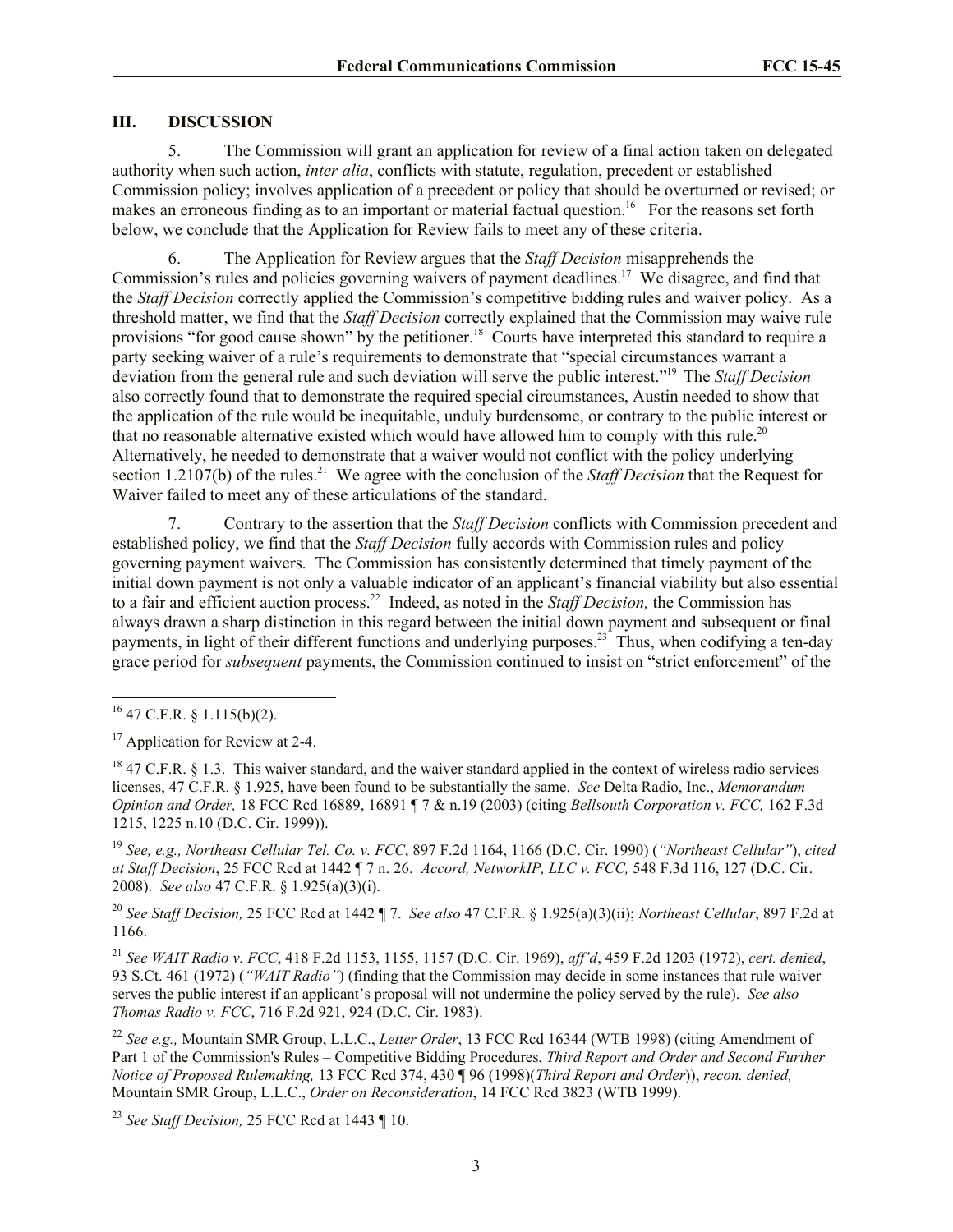deadline for initial down payment.<sup>24</sup> Furthermore, prior decisions upholding our policy of strictly enforcing this deadline have provided clear notice to auction winners that the Commission "does not waive the first down payment deadline because its strict enforcement is essential to protect the integrity of the auctions process by preventing insincere bidding and to determine the financial qualifications of a new licensee to provide communication services," <sup>25</sup> and, as noted above, the *Auction 62 Closing Public Notice* specifically emphasized to bidders the importance of taking appropriate steps – including "coordinat[ing] with their bankers ahead of time regarding their wire transfers" – to assure that they would be in compliance with this obligation.<sup>26</sup>

8. To date, every request by an auction winner to waive any aspect of its first post-auction payment obligation has been denied,<sup>27</sup> and the Court of Appeals for the District of Columbia Circuit upheld our policy of strict enforcement of an auction payment deadline based on the Commission's reasoning that "the integrity and functioning of the auction process is dependent on having payment obligations on winning bids promptly met."<sup>28</sup> The *Staff Decision* is fully consistent with this precedent, including cases involving similar factual situations where, for example, unsuccessful waiver applicants blamed a late down payment, in whole or in part, on a medical exigency or bank error.<sup>29</sup>

9. The *Staff Decision* is also consistent with precedent regarding the very same down payment deadline in the same auction.<sup>30</sup> In that matter, Kankakee Valley Broadcasting Co., Inc. (Kankakee Valley) failed to meet its down payment deadline because its representative was out of town due to a medical condition. Kankakee Valley's request for waiver was denied.<sup>31</sup> Austin asserts, however, that his situation is distinguishable from *Kankakee* because his payment was one day late, whereas

<sup>26</sup> *See* para. 2, *supra*.

l

<sup>27</sup> *See* TPS Utilicom, Inc., *Order on Reconsideration,* 18 FCC Rcd 2516, 2520 ¶ 9 (WTB 2003) (*"TPS Order")*. *See also* Kankakee Valley Broadcasting Co., Inc.*, Memorandum Opinion and Order,* 22 FCC Rcd 8591 (WTB 2007) (*"Kankakee"*) (denying request for waiver of section 1.2107(b) and dismissing long-form application for FM construction permit where winning bidder claimed to be "unaware" of deadlines because of its principal's distraction due to medical treatments).

<sup>28</sup> *Mountain Solutions Ltd., Inc. v. FCC*, 197 F.3d 512, 518 (D.C. Cir. 1999)(*"Mountain Solutions"*) (upholding Commission policy of strict enforcement of down payment deadlines).

<sup>29</sup> *Kankakee*, 22 FCC Rcd 8591 (denying a waiver request where the applicant asserted that it failed to meet the initial payment deadline because the employee responsible for making the payment was "distracted" by his acceptance into a medical treatment training program and had left town to participate in the program while the auction remained in progress). *See also* Aircom Consultants, Inc., *Order on Reconsideration,* 18 FCC Rcd 1806 (WTB 2003) (denying request for waiver where winning bidder's bank submitted letter claiming it was not possible to send the down payment to the Commission "because of technical difficulties."); Four Corners Broadcasting, LLC, *Letter Order*, 25 FCC Rcd 9046 (WTB 2010) (denying waiver request where applicant seeking to participate in broadcast auction claimed its late upfront payment was due to a "bank error completely out of the [applicant's] control.").

<sup>24</sup> *Third Report and Order,* 13 FCC Rcd at 430 ¶ 96.

<sup>25</sup> *See* TPS Utilicom, Inc., *Memorandum Order and Opinion,* 16 FCC Rcd 14835, 14838 ¶ 8 (WTB 2001) (citing BDPCS, Inc.*, Memorandum Opinion and Order,* 12 FCC Rcd 15341, 15343 ¶ 4 (1997); Requests for Waivers in the First Auction of 594 Interactive Video and Data Service Licenses, *Order*, 9 FCC Rcd 6384, 6384 ¶ 5 (CCB 1994); Phoenix Data Communications, Inc., *Order on Reconsideration*, 14 FCC Rcd 21122, 21124 ¶ 5 (WTB 1999); National Telecom PCS, Inc., *Order on Reconsideration*, 14 FCC Rcd 18822, 18826 ¶ 9 (1999); *aff'd*, *National Telecom Inc. v. FCC*, 254 F.3d 316 (D.C. Cir. 2000); *Mountain Solutions, Ltd., Inc. v. FCC*, 197 F.3d 512 (D.C. Cir., 1999)).

<sup>30</sup> *Kankakee*, 22 FCC Rcd 8591.

 $31$  *Id.*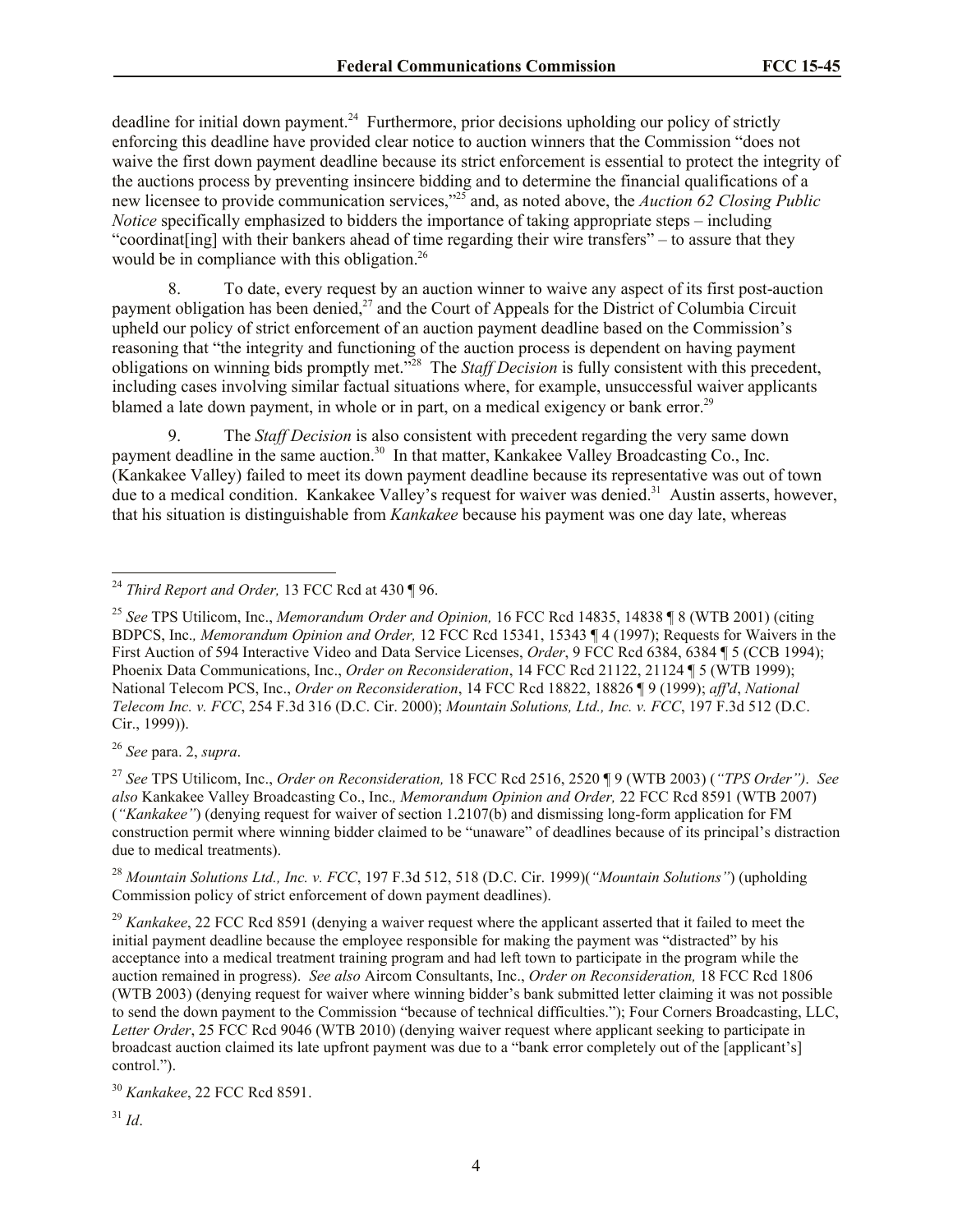Kankakee Valley's payment was four months late.<sup>32</sup> We conclude that this distinction is not relevant where the rules impose a firm deadline that is applicable to all applicants. Austin and Kankakee Valley were both successful bidders in Auction 62, both had advance warning of the down payment deadline, and both blamed their respective failures, in part, on medical situations. We agree with the *Staff Decision* that Austin's substantive justification did not warrant a waiver of our down payment rule. Absent compelling factual circumstances not presented here, we decline to adopt an arbitrary distinction between the Waiver Request and the Kankakee Valley request based solely on the issue of how long is too long for a missed deadline.<sup>33</sup> We are reluctant to forego "the gain in certainty and administrative ease" notwithstanding "some hardship in individual cases,"<sup>34</sup> in the absence of any objective standards for or showing of unique circumstances warranting a waiver. We also emphasize that Austin's considerable delay in requesting a waiver of the Commission's payment rule, despite knowing that he missed the deadline, was no less significant than Kankakee Valley's failure to take timely action and, contrary to Austin's claims, also created substantial licensing delays.<sup>35</sup> Austin's attempt to argue that his delay in making his down payment was somehow less consequential does not persuade us that the *Staff Decision* was erroneous in any factual or material respect.<sup>36</sup>

10. We also disagree with the argument that cases relied on by the *Staff Decision*, namely *Mountain Solutions* and *MFRI*, demonstrate that a waiver is warranted in his circumstances.<sup>37</sup> Austin maintains that the court in *Mountain Solutions* noted with "apparent approval" cases where the Commission had granted waivers to applicants whose payment was one day late due to inadvertent error.<sup>38</sup> He likens his situation to those matters by characterizing himself as "the inadvertent victim of unfortunate circumstances on the due date."<sup>39</sup> His circumstances, however, are distinguishable from the

l

<sup>35</sup> Application for Review at 6. We note that the Bureau's action to enforce the Commission's rule in this case, while serving the goals of the rule, did not impose penalties or additional requirements (other than the default payment), or bar Austin from seeking to acquire this (or any other) license in a future auction, provided he complies with the eligibility and all of the other requirements set forth in our competitive bidding rules. *See* 47 C.F.R. §§  $1.2101 - 1.2112$ ,  $73.5000 - 73.5009$ . Kankakee Valley, for example, subsequently acquired the permit upon which it defaulted through the auction process. *See* Auction of FM Broadcast Construction Permits Closes; Winning Bidders Announced for Auction 93, *Public Notice*, 27 FCC Rcd 4056 (MB/WTB 2012) (announcing Auction 93 results); Letter to Sidney Marks, Kankakee Valley Broadcasting Company, Inc., 27 FCC Rcd 7035 (WTB 2012) (notice and demand of final default payment for Culver, IN permit); and Broadcast Actions, *Public Notice*, Report No. 47777 (rel. July 11, 2012) (announcing grant of new FM permit, FCC File No. BNPH-20120514AAI).

<sup>36</sup> *See* 47 C.F.R. § 1.115(b)(2).

<sup>37</sup> Application for Review at 4-5, citing *Mountain Solutions Ltd., Inc. v. FCC*, 197 F.3d 512, 518 (D.C. Cir. 1999), MFRI, Inc., *Memorandum Opinion and Order,* 12 FCC Rcd 1540 (WTB 1997) ("*MFRI*") and Paradise Cable, Inc., *Order,* 12 FCC Rcd 9760 (VSD 1997).

<sup>38</sup> *Id.* at 4-5.

<sup>39</sup> *Id.* at 5. We disagree with Austin's characterization of himself as an "inadvertent victim" since, as noted above, the *Auction 62 Closing Public Notice* expressly warned him about the very "circumstances" that he claims to have suffered. *See* para. 2 *supra, citing Auction 62 Closing Public Notice,* 21 FCC Rcd at 1073 (advising that "[w]inning bidders should coordinate with their bankers ahead of time regarding their wire transfers and allow sufficient time for the wire transfer to be **initiated and completed prior to the deadline**," and warning that "**failure to complete the down payment on or before February 23, 2006, will result in default**." (emphasis in original)).

 $32$  Application for Review at 5-6.

<sup>33</sup> *See Kankakee*, 22 FCC Rcd at 8591-92.

<sup>34</sup> *Delta Radio, Inc. v. FCC,* 387 F.3d 897, 901 (D.C. Cir. 2004) (upholding denial of waiver of ten-day grace period for final payment). *See also Mary V. Harris Foundation v. FCC,* No. 13-1304 (D.C. Cir. Jan. 20, 2015), slip op. at 14-15 (upholding Commission decision regarding award of a noncommercial educational ("NCE") FM construction permit in case in which Media Bureau had denied waiver of rule requiring showing of NCE service to 10% underserved area, to applicant proposing a 9.46% underserved area where the bright-line threshold had been adopted to provide easy administration of NCE selection preferences).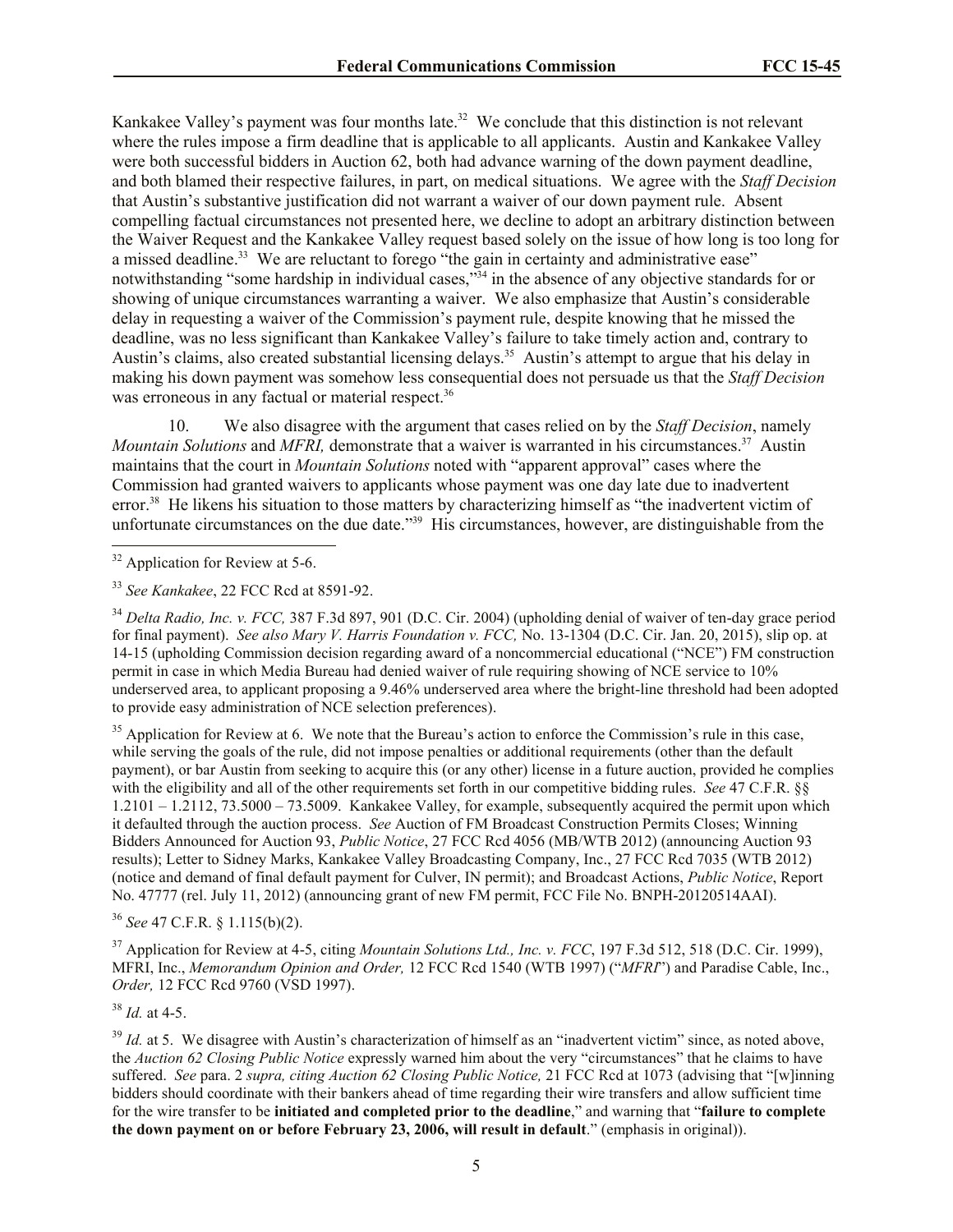cases cited in *Mountain Solutions,* because in all of those matters the bidders had already timely made their first post-auction down payments and only sought and received a waiver of the deadline for their second down payment.<sup>40</sup> As noted above, the Commission has consistently distinguished between defaults on the initial down payment, due days after the auction's close, and defaults later in the postauction process.<sup>41</sup> The Application for Review therefore fails to demonstrate that the *Staff Decision* conflicts with precedent or established Commission policy or that his circumstances involve an application of a Commission precedent or policy that should be overturned.<sup>42</sup>

11. We also disagree with Austin's contention that, because he had sufficient funds in his bank account on the payment deadline, strict enforcement of the payment deadline does not serve the underlying purposes of section 1.2107(b) of the rules.<sup>43</sup> As noted above, those purposes include not only assurance of ability to pay but also safeguarding the integrity of the auction process by avoiding opportunities to game the auction process. 44 Moreover, the rule also serves a broader purpose because it eliminates the need for the Commission to undertake an individualized analysis of the financial circumstances of each auction applicant. If this argument were correct, any winning bidder that could show it had had the required amount of funds in its bank account at the time the initial down payment was due could justify a request for waiver of the deadline seeking an extension for any length of time. In adopting the down payment rule, the Commission explained that the requirement for timely payment upholds the integrity of the competitive bidding and licensing processes. 45 To this end, a uniform and predictable application of the rule serves its underlying purpose and, accordingly, the public interest. This does not mean, as Austin contends, that the Commission has foreclosed the possibility that some combination of circumstances might warrant a waiver of the down payment deadline in the future.<sup>46</sup> but

<sup>41</sup> *See TPS Order*, 18 FCC Rcd at 2521¶ 11 ("[T]he Commission always has held that a bidder's inability or refusal to make the first post-auction down payment poses a more significant threat to the integrity of [the] auction process than a later default.").

- <sup>42</sup> *See* 47 C.F.R. § 1.115(b)(2).
- <sup>43</sup> Application for Review at 3.

<sup>44</sup> *See* para. 3, *supra*.

l

<sup>45</sup> Implementation of Section 309(j) of the Communications Act – Competitive Bidding, *Second Report and Order*, 9 FCC Rcd 2348, 2381-82 ¶ 192 (1994).

(continued….)

<sup>40</sup> *See Mountain Solutions*, 197 F.3d at 515. *See also MFRI*, 12 FCC Rcd 1540. As with the successful waiver applicants in *Mountain Solutions,* the applicant in MFRI defaulted on its second down payment, not its first down payment. *Id.* at 1542 ¶ 7(finding that "[t]he record indicates that prior to the second down payment, MFRI made all previously required auction payments on time and in full.")*. See also Paradise Cable, Inc.,* 12 FCC Rcd at 9763 ¶ 7 (same). Second down payments were required only of winning bidders participating in the Commission's installment payment program. Upon payment within ten days after the conditional grant of the license application, the second down payment commenced the licensee's installment payment plan. *See* 47 C.F.R. § 1.2110(g)(2). The use of installment payments, which have never been employed for broadcast auctions, was suspended by the Commission for future auctions in 1997. *See* Amendment of Part 1 of the Commission's Rules - Competitive Bidding Proceeding, WT Docket No. 97-82, *Third Report and Order and Second Further Notice of Proposed Rule Making*, 13 FCC Rcd 374, 398-400 ¶ 40 (1997).

<sup>&</sup>lt;sup>46</sup> The Commission's rules do not require it to make any affirmative findings concerning a winning bidder's financial qualifications prior to denying an applicant's waiver request. *See* 47 C.F.R. § 1.925(a)(3)(ii). It is the applicant's burden to prove that "special circumstances warrant a deviation from the general rule and such deviation will serve the public interest." *Northeast Cellular Tel. Co.*, 897 F.2d at 1166. Austin has not made such a showing here. His assertion that "the Commission has never addressed whether circumstances that may be insufficient to warrant a waiver when considered alone might, in combination prove sufficiently 'unique and compelling' to justify the requested relief" therefore has no relevance to this matter. Application for Review at 2. The Application for Review fails to identify any facts, details, or circumstances that were not adequately considered, either singly or in combination, in the *Staff Decision*. We note that contrary to his assertion, the Commission has addressed whether the uniqueness of multiple factors, when considered in combination, support a waiver of a payment deadline even if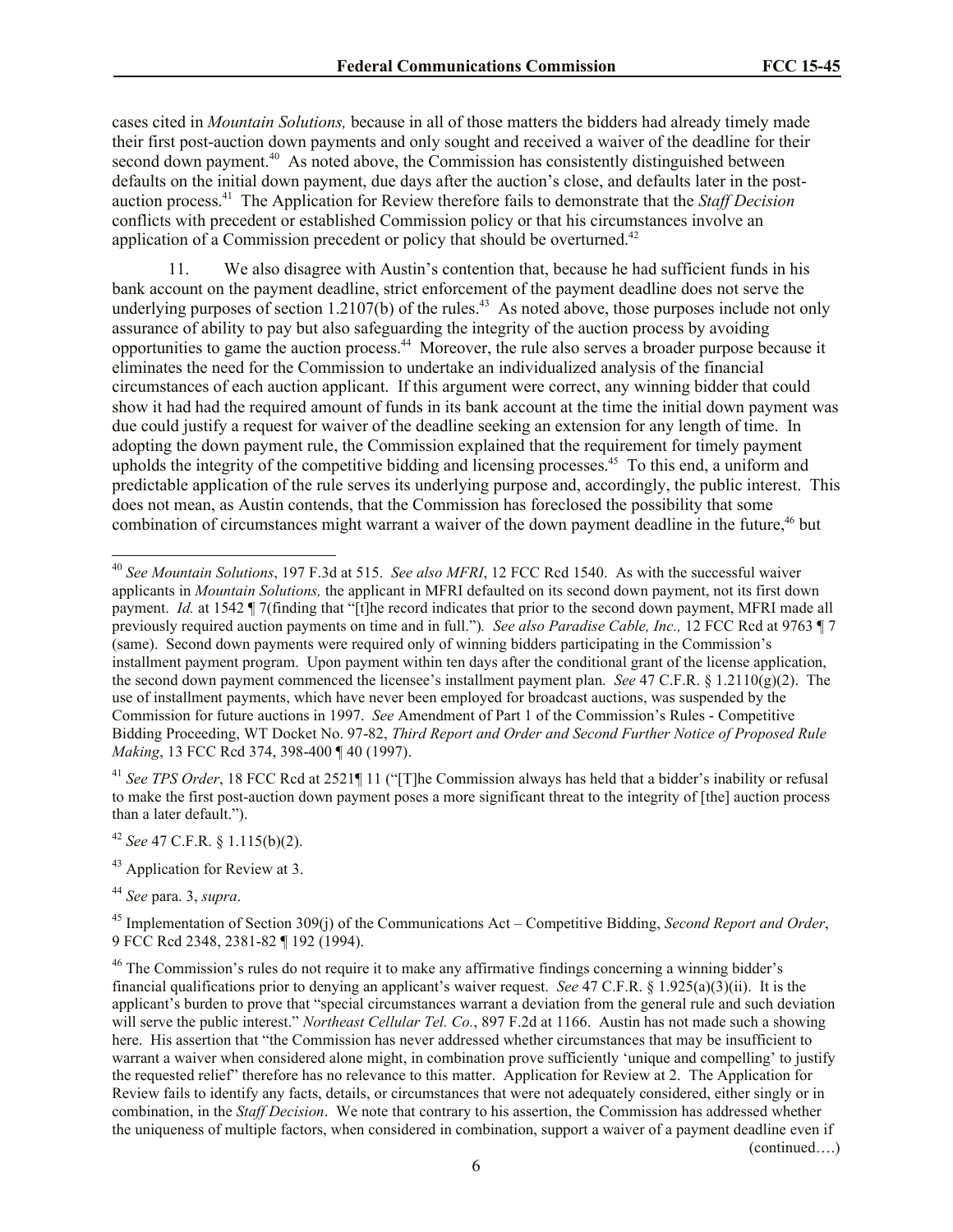he has failed to present any such circumstances here. As the court in *BellSouth* explained, "[r]igid and consistent adherence to a policy will be upheld if it is valid."<sup>47</sup> Here too, the Application for Review does not demonstrate that the *Staff Decision* conflicts with precedent or established Commission policy, that his circumstances involve an application of a precedent or policy that should be overturned; or that the *Staff Decision* included an erroneous finding as to an important or material factual question.<sup>48</sup>

12. Strict enforcement of the downpayment deadline for auction winners is a programmatic approach that promotes the expeditious deployment of services by minimizing opportunities for defaulters to contest the consequences of their default and thereby delay the award of licenses. Following this approach, we find no basis for overturning the *Staff Decision* based on Austin's claims that would have Commission staff engage in the kind of individualized analysis of circumstances that our bright-line approach is designed to avoid. Thus, we find no merit in Austin's arguments that his failure to meet the downpayment deadline was less significant than that of the defaulting bidder in *Kankakee*<sup>49</sup> or that Commission staff is somehow at fault on account of the passage of time in addressing his request for waiver.<sup>50</sup> Similarly, we reject his contention that he was somehow already a Commission licensee or had rights in the Baggs FM permit such that his failure to meet the payment deadline did not affect the timing of the Bureau's substantive determination of whether he was qualified to hold the permit.<sup>51</sup> Along with all other participants in the auction, Austin was informed of the requirement to make a timely down payment at the close of the auction, and the consequence of failing to do so.<sup>52</sup> He knowingly missed the payment deadline, and then waited more than 18 months to file his request for waiver of the rule. Further, he acknowledges he only sought a waiver when it became clear that staff would not process his application .<sup>53</sup> The promptness of the Commission's actions, therefore, is not an issue in this proceeding

(Continued from previous page)

the individual factors do not. *See e.g.,* Delta Radio, Inc., *Memorandum Opinion and Order*, 18 FCC Rcd 16889, 16892 ¶ 9 (2003) (finding that "none of the five factors listed by [the winning bidder] is sufficiently compelling, either singly or in combination, to justify the requested final payment waiver.*"*), *aff'd, Delta Radio, Inc. v. FCC*, 387 F.3d 897, 902 (D.C. Cir. 2004) (finding that the Commission's order showed why the Commission did not find each factor "persuasive singly or in combination to create an exception to the normal payment rules.").

<sup>47</sup> *BellSouth Corp. v. F.C.C.*, 162 F.3d 1215, 1225 (DC Cir. 1999).

 $48$  47 C.F.R. § 1.115(b)(2).

 $^{49}$  Application for Review at 6. We note that the Bureau's action to enforce the Commission's rule in this case, while serving the goals of the rule, did not impose penalties or additional requirements [other than the default payment], or bar Austin from seeking to acquire this (or any other) license in a future auction, provided he complies with the eligibility and all of the other requirements set forth in our competitive bidding rules. *See* 47 C.F.R. §§  $1.2101 - 1.2112$ ,  $73.5000 - 73.5009$ . Kankakee Valley, for example, subsequently acquired the permit upon which it defaulted through the auction process. *See* Auction of FM Broadcast Construction Permits Closes; Winning Bidders Announced for Auction 93, *Public Notice*, 27 FCC Rcd 4056 (MB/WTB 2012) (announcing Auction 93 results); Letter to Sidney Marks, Kankakee Valley Broadcasting Company, Inc., 27 FCC Rcd 7035 (WTB 2012) (notice and demand of final default payment for Culver, IN permit); and Broadcast Actions, *Public Notice*, Report No. 47777 (rel. July 11, 2012) (announcing grant of new FM permit, FCC File No. BNPH-20120514AAI).

 $50$  Application for Review at 2, 6.

<sup>51</sup> *See id.* at 8.

<sup>52</sup> *Auction 62 Procedures Public Notice,* 20 FCC Rcd 10492, 10534 (default and disqualification of winning bidders).*See BDPCS Order,* 15 FCC Rcd at 17600 ¶ 16 FN 66 (2000) ("[T]he obligation to pay the winning bid is imposed at the close of the auction, and neither the pendency of the license application, nor the filing of any petition to deny or objection, relieves the winning bidder of that obligation.").

<sup>53</sup> Application for Review at 2 (Mr. Austin concedes that he filed a waiver of his late payment only after staff informed him that his long form could not be processed absent such a request.); *see also* Ted Austin, Jr. Request for Waiver at 3-4 (dated September 28, 2007) (Mr. Austin states that he learned that his long-form application "was in danger of dismissal" during a courtesy call from Commission staff received approximately two weeks prior to the filing of the Request for Waiver.).